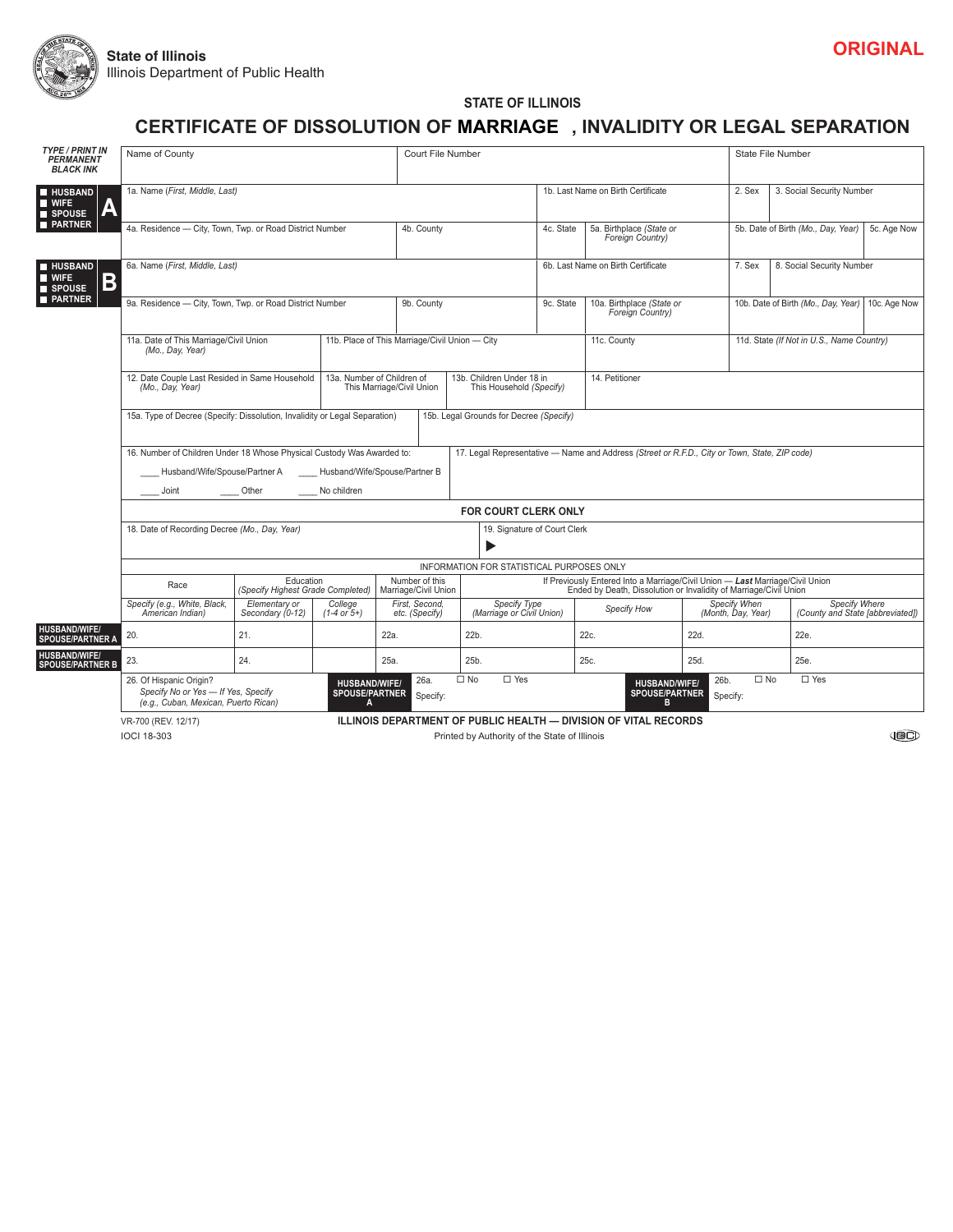

#### **COUNTy CLERK'S COPy COUNTy OF MARRIAGE**

**STATE OF ILLINOIS**

## **CERTIFICATE OF DISSOLUTION OF , INVALIDITy OR LEGAL SEPARATION MARRIAGE**

| <b>TYPE / PRINT IN</b><br><b>PERMANENT</b><br><b>BLACK INK</b>   | Name of County                                                                                                                                                                                             | Court File Number                                       |                                                       |                                                                                               | State File Number                             |                                           |        |                           |  |  |  |
|------------------------------------------------------------------|------------------------------------------------------------------------------------------------------------------------------------------------------------------------------------------------------------|---------------------------------------------------------|-------------------------------------------------------|-----------------------------------------------------------------------------------------------|-----------------------------------------------|-------------------------------------------|--------|---------------------------|--|--|--|
| <b>HUSBAND</b><br><b>NIFE</b><br>Α<br><b>SPOUSE</b>              | 1a. Name (First, Middle, Last)                                                                                                                                                                             |                                                         |                                                       |                                                                                               | 1b. Last Name on Birth Certificate            |                                           | 2. Sex | 3. Social Security Number |  |  |  |
| <b>PARTNER</b>                                                   | 4a. Residence - City, Town, Twp. or Road District Number                                                                                                                                                   | 4b. County                                              |                                                       | 4c. State                                                                                     | 5a. Birthplace (State or<br>Foreign Country)  | 5b. Date of Birth (Mo., Day, Year)        |        | 5c. Age Now               |  |  |  |
| <b>HUSBAND</b><br><b>N</b> WIFE<br>B<br>SPOUSE<br><b>PARTNER</b> | 6a. Name (First, Middle, Last)                                                                                                                                                                             |                                                         |                                                       | 6b. Last Name on Birth Certificate                                                            | 7. Sex                                        | 8. Social Security Number                 |        |                           |  |  |  |
|                                                                  | 9a. Residence - City, Town, Twp. or Road District Number                                                                                                                                                   | 9b. County                                              |                                                       | 9c. State                                                                                     | 10a. Birthplace (State or<br>Foreign Country) | 10b. Date of Birth (Mo., Day, Year)       |        | 10c. Age Now              |  |  |  |
|                                                                  | 11a. Date of This Marriage/Civil Union<br>(Mo., Day, Year)                                                                                                                                                 | 11b. Place of This Marriage/Civil Union - City          |                                                       |                                                                                               | 11c. County                                   | 11d. State (If Not in U.S., Name Country) |        |                           |  |  |  |
|                                                                  | 12. Date Couple Last Resided in Same Household<br>(Mo., Day, Year)                                                                                                                                         | 13a. Number of Children of<br>This Marriage/Civil Union | 13b. Children Under 18 in<br>This Household (Specify) | 14. Petitioner                                                                                |                                               |                                           |        |                           |  |  |  |
|                                                                  | 15a. Type of Decree (Specify: Dissolution, Invalidity or Legal Separation)<br>15b. Legal Grounds for Decree (Specify)<br>$\blacktriangledown$                                                              |                                                         |                                                       |                                                                                               |                                               |                                           |        |                           |  |  |  |
|                                                                  | 16. Number of Children Under 18 Whose Physical Custody Was Awarded to:<br>Husband/Wife/Spouse/Partner A<br>Husband/Wife/Spouse/Partner B<br>No children<br>Other<br>$\frac{1}{\sqrt{1-\frac{1}{2}}}$ Joint |                                                         |                                                       | 17. Legal Representative - Name and Address (Street or R.F.D., City or Town, State, ZIP code) |                                               |                                           |        |                           |  |  |  |
|                                                                  | <b>FOR COURT CLERK ONLY</b>                                                                                                                                                                                |                                                         |                                                       |                                                                                               |                                               |                                           |        |                           |  |  |  |
|                                                                  | 18. Date of Recording Decree (Mo., Day, Year)                                                                                                                                                              |                                                         |                                                       |                                                                                               | 19. Signature of Court Clerk<br>▶             |                                           |        |                           |  |  |  |
|                                                                  | ILLINOIS DEPARTMENT OF PUBLIC HEALTH - DIVISION OF VITAL RECORDS<br>VR-700 (REV. 12/17)                                                                                                                    |                                                         |                                                       |                                                                                               |                                               |                                           |        |                           |  |  |  |
|                                                                  | <b>IOCI 18-303</b><br>Printed by Authority of the State of Illinois                                                                                                                                        |                                                         |                                                       |                                                                                               |                                               |                                           |        |                           |  |  |  |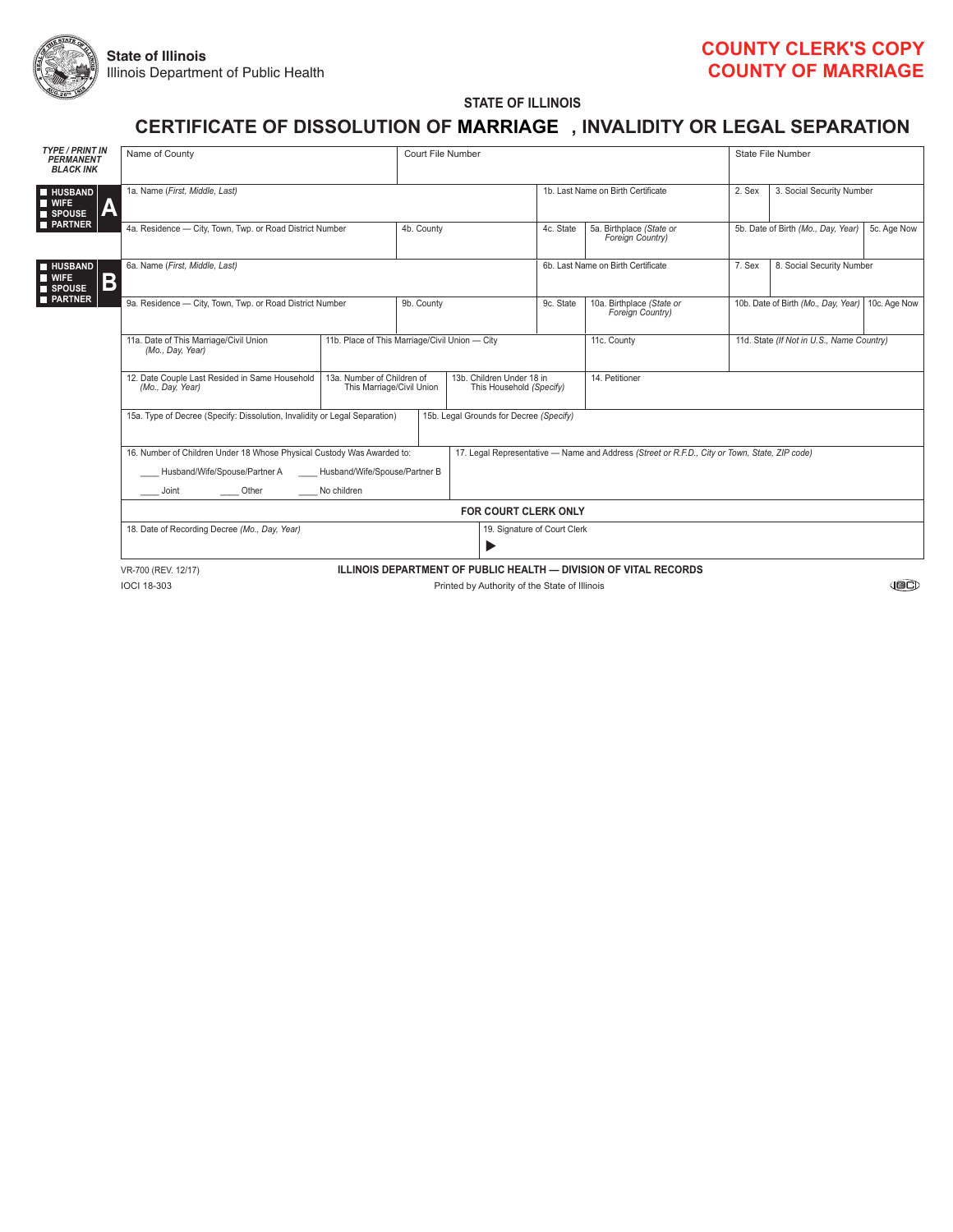

**STATE OF ILLINOIS**

## **CERTIFICATE OF DISSOLUTION OF , INVALIDITy OR LEGAL SEPARATION MARRIAGE**

| <b>TYPE / PRINT IN</b><br><b>PERMANENT</b><br><b>BLACK INK</b> | Name of County                                                                                                                                |                                                                                                                                |                              | Court File Number                  |                                                          | State File Number                                |                                                   |                           |  |  |  |
|----------------------------------------------------------------|-----------------------------------------------------------------------------------------------------------------------------------------------|--------------------------------------------------------------------------------------------------------------------------------|------------------------------|------------------------------------|----------------------------------------------------------|--------------------------------------------------|---------------------------------------------------|---------------------------|--|--|--|
| <b>HUSBAND</b><br><b>WIFE</b><br>A<br>SPOUSE                   | 1a. Name (First, Middle, Last)                                                                                                                |                                                                                                                                |                              | 1b. Last Name on Birth Certificate |                                                          | 2. Sex                                           | 3. Social Security Number                         |                           |  |  |  |
| <b>PARTNER</b>                                                 | 4a. Residence - City, Town, Twp. or Road District Number                                                                                      | 4b. County                                                                                                                     |                              | 4c. State                          | 5a. Birthplace (State or<br>Foreign Country)             |                                                  | 5b. Date of Birth (Mo., Day, Year)<br>5c. Age Now |                           |  |  |  |
| <b>HUSBAND</b><br><b>NI</b> WIFE<br>Β<br><b>SPOUSE</b>         | 6a. Name (First, Middle, Last)                                                                                                                |                                                                                                                                |                              |                                    | 6b. Last Name on Birth Certificate                       |                                                  | 7. Sex                                            | 8. Social Security Number |  |  |  |
| <b>PARTNER</b>                                                 | 9a. Residence - City, Town, Twp. or Road District Number                                                                                      | 9b. County                                                                                                                     |                              | 9c. State                          | 10a. Birthplace (State or<br>Foreign Country)            | 10b. Date of Birth (Mo., Day, Year) 10c. Age Now |                                                   |                           |  |  |  |
|                                                                | 11a. Date of This Marriage/Civil Union<br>(Mo., Day, Year)                                                                                    | 11b. Place of This Marriage/Civil Union - City                                                                                 |                              |                                    | 11d. State (If Not in U.S., Name Country)<br>11c. County |                                                  |                                                   |                           |  |  |  |
|                                                                | 12. Date Couple Last Resided in Same Household<br>(Mo., Day, Year)                                                                            | 13a. Number of Children of<br>13b. Children Under 18 in<br>This Marriage/Civil Union<br>This Household (Specify)               |                              | 14. Petitioner                     |                                                          |                                                  |                                                   |                           |  |  |  |
|                                                                | 15a. Type of Decree (Specify: Dissolution, Invalidity or Legal Separation)<br>15b. Legal Grounds for Decree (Specify)<br>$\blacktriangledown$ |                                                                                                                                |                              |                                    |                                                          |                                                  |                                                   |                           |  |  |  |
|                                                                | 16. Number of Children Under 18 Whose Physical Custody Was Awarded to:<br>Husband/Wife/Spouse/Partner A                                       | 17. Legal Representative - Name and Address (Street or R.F.D., City or Town, State, ZIP code)<br>Husband/Wife/Spouse/Partner B |                              |                                    |                                                          |                                                  |                                                   |                           |  |  |  |
|                                                                | No children<br>$\frac{1}{\sqrt{1-\frac{1}{2}}}$ Joint<br>$f$ Other                                                                            |                                                                                                                                |                              |                                    |                                                          |                                                  |                                                   |                           |  |  |  |
|                                                                | FOR COURT CLERK ONLY                                                                                                                          |                                                                                                                                |                              |                                    |                                                          |                                                  |                                                   |                           |  |  |  |
|                                                                | 18. Date of Recording Decree (Mo., Day, Year)                                                                                                 | ▶                                                                                                                              | 19. Signature of Court Clerk |                                    |                                                          |                                                  |                                                   |                           |  |  |  |
|                                                                | ILLINOIS DEPARTMENT OF PUBLIC HEALTH - DIVISION OF VITAL RECORDS<br>VR-700 (REV. 12/17)                                                       |                                                                                                                                |                              |                                    |                                                          |                                                  |                                                   |                           |  |  |  |
|                                                                | <b>IOCI 18-303</b><br>Printed by Authority of the State of Illinois                                                                           |                                                                                                                                |                              |                                    |                                                          |                                                  |                                                   |                           |  |  |  |